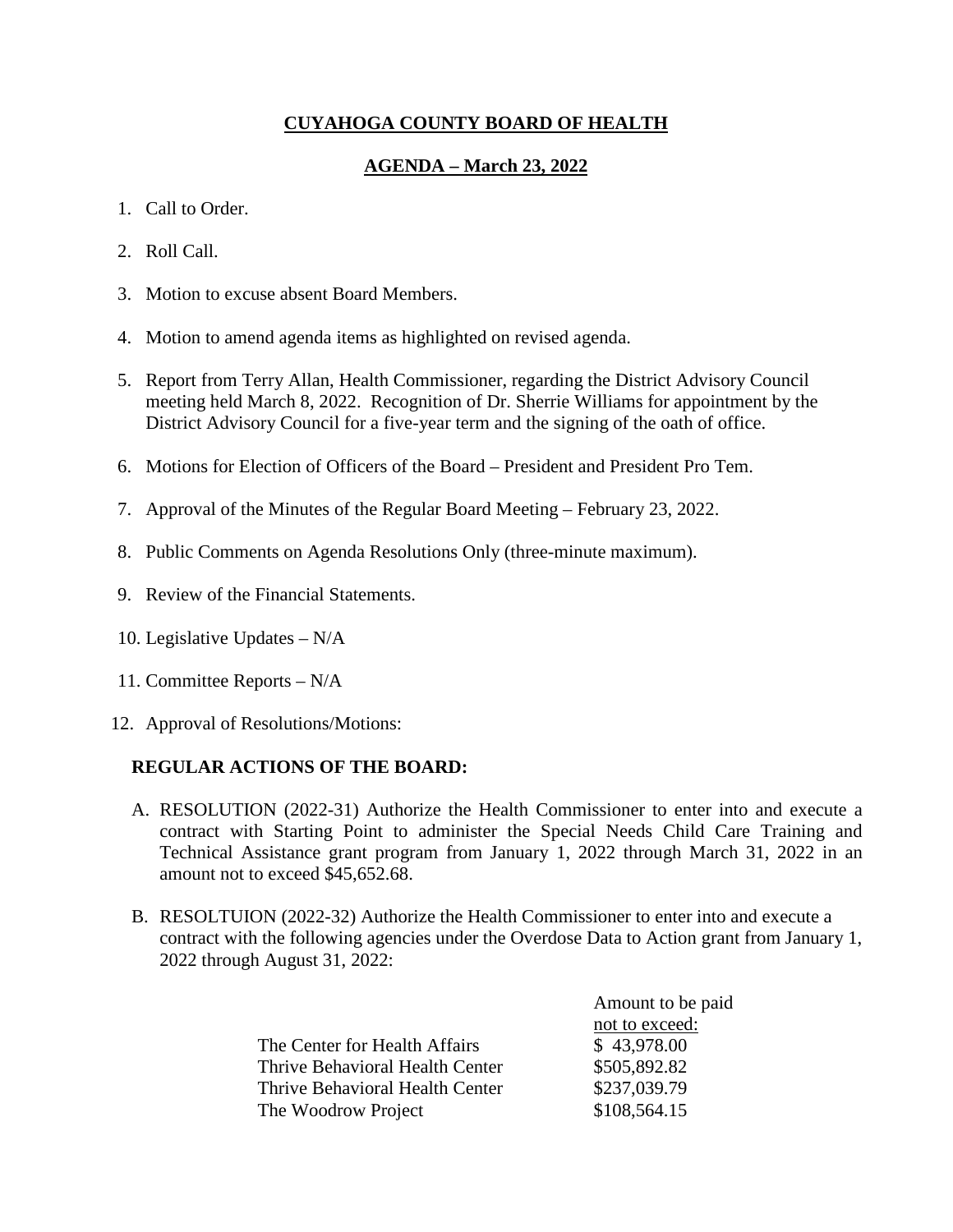- C. RESOLUTION (2022-33) Authorize the Health Commissioner to enter into and execute an addendum to the contract with Circle Health Services under the Overdose Data to Action grant to increase the amount to be paid to Circle Health Services from \$156,505.00 to \$181,633.00 (Resolution 2021-132).
- D. RESOLUTION (2022-34) Authorize the Health Commissioner to enter into and execute a contract with TNT Construction Company in an amount not to exceed \$38,245.00 for lead remediation work at 1641-1643 Bryn Mawr Rd., East Cleveland, Ohio 44112 (CRC 2022- 40).
- E. RESOLUTION (2022-35) Authorize the Health Commissioner to enter into and execute contracts with the following agencies under the Ryan White Part A and Ending the HIV Epidemic grants from March 1, 2022 through February 28, 2023 (ref. enclosed).

|                                     | Amount to be paid |
|-------------------------------------|-------------------|
|                                     | not to exceed:    |
| <b>AIDS</b> Healthcare Foundation   | \$29,000.00       |
| AIDS Taskforce of Greater Cleveland | \$65,585.00       |
| <b>Circle Health Services</b>       | \$49,960.00       |
| <b>Cleveland Clinic Foundation</b>  | \$63,655.00       |
| MetroHealth Medical Center          | \$473,545.00      |
| Neighborhood Family Practice        | \$58,475.00       |
| Nueva Luz                           | \$175,633.00      |
| Signature Health                    | \$109,365.00      |
|                                     |                   |

- F. RESOLUTION (2022-36) Authorize the Health Commissioner to enter into and execute a contract with Better World Advertising, Inc. under the HIV Prevention and Ending HIV Epidemic Prevention grants from March 23, 2022 through December 31, 2022 in an amount not to exceed \$110,000.00.
- G. RESOLUTION (2022-37) Authorize the Health Commissioner to enter into and execute an addendum to the contract with Maxim Healthcare Services to extend the end of the contract from March 31, 2022 through July 31, 2022 and increase the amount to be paid to Maxim Healthcare Services from not to exceed \$4,800,000.00 to \$5,700,000.00 (Resolution 2020- 02D, 2020-74 & 2021-74 & 2021-137).
- H. RESOLUTION (2022-38) Authorize the Health Commissioner to enter into and execute a contract with John Mills to serve the Board as General Counsel.
- I. RESOLUTION (2022-39) Authorize the Health Commissioner to issue a one-time payment of up to 112.50 hours of vacation leave to staff with vacation leave accrued in excess of the maximum allotment under the Vacation Leave Policy 4-9.2.
- J. RESOLUTION (2022-40) To approve the appropriation of the annual estimated revenue and expense budget for the year 2023 in accordance with the ORC 3709.28 (ref. enclosed).
- K. RESOLUTION (2022-41) Authorize the Chief Financial Officer to dispose of excess and/or surplus assets (ref. enclosed).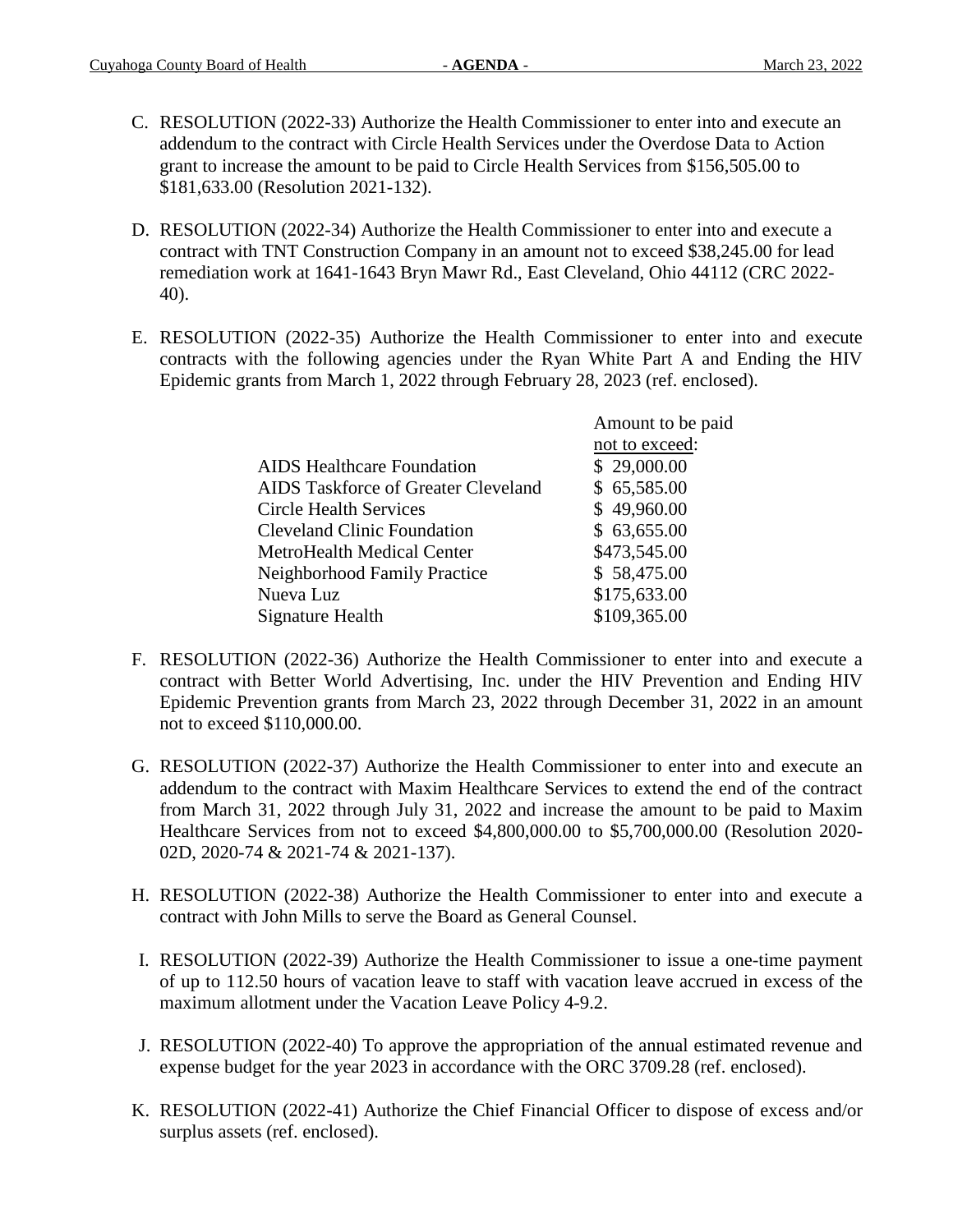## **BOARD ORDERS, RULES, FEES OR REGULATIONS:**

## **FIRST READING:**

A. RESOLUTION (2022-42) To amend the CCBH Provider Fees for clinical services effective, March 28, 2022, as an emergency measure (ref enclosed).

## **SECOND READING:**

None

## **THIRD READING:**

None

13. RESOLUTION (2022-43) Approval of the Consent Agenda as set forth in the attached schedules:

| Schedule A | <b>Appropriation Measures.</b>                 |
|------------|------------------------------------------------|
| Schedule B | Cash Transfers.                                |
| Schedule C | Routine Personnel Actions.                     |
| Schedule D | Employee Training and Travel Expenses.         |
| Schedule E | Approval of Vouchers. (Available upon request) |
| Schedule F | CRC Report and Other Contracts.                |

- 14. Health Commissioner's Report (1) COVID-19 Response Update
- 15. Public and Staff Comments (three-minute maximum).
- 16. Motion to adjourn to Executive Session to discuss personnel issues.
- 17. Miscellaneous Business.
- 18. Motion to adjourn the meeting.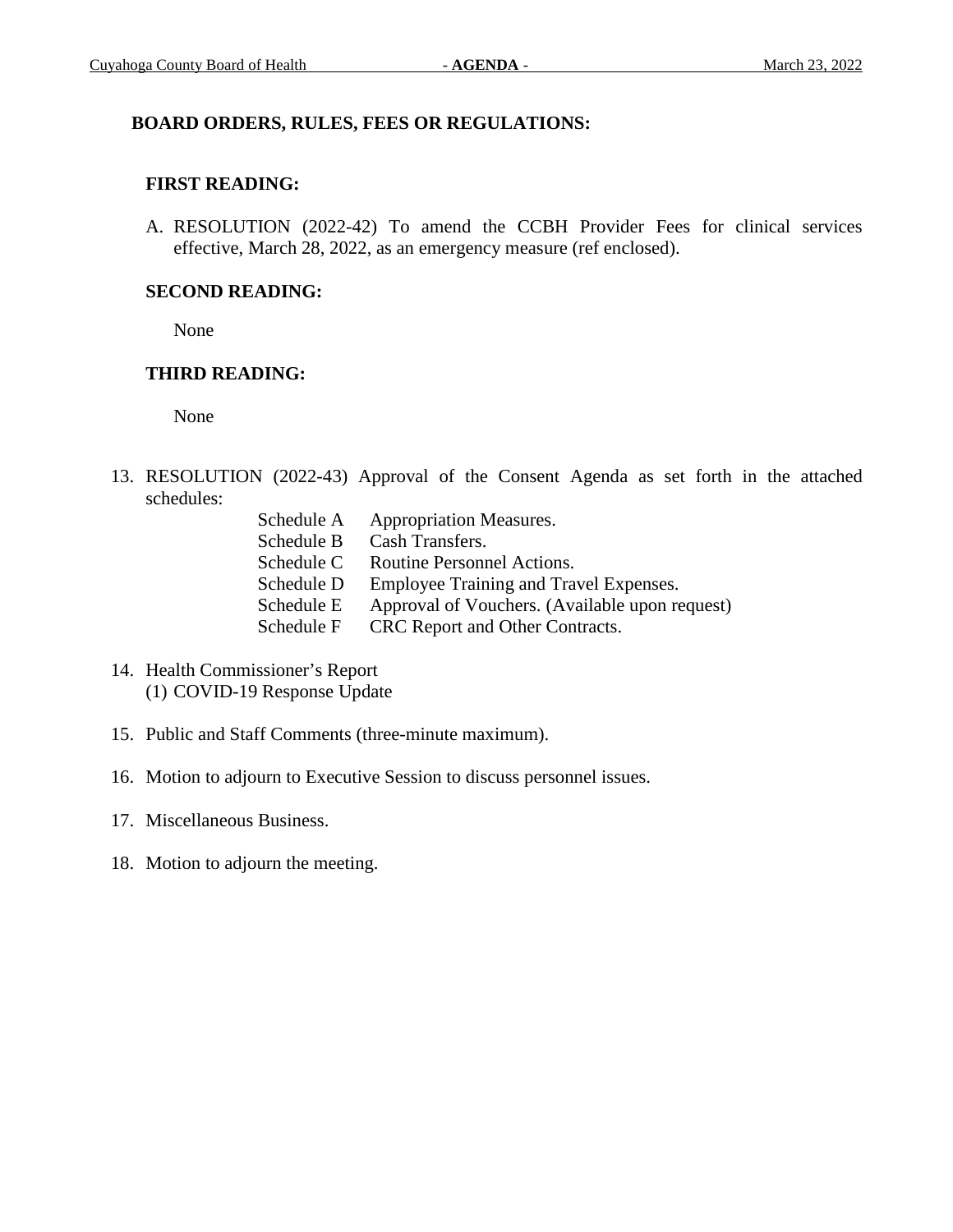# **SCHEDULE A APPROPRIATION MEASURES**

1. Establish Budgets

None

2. Budget Revisions

None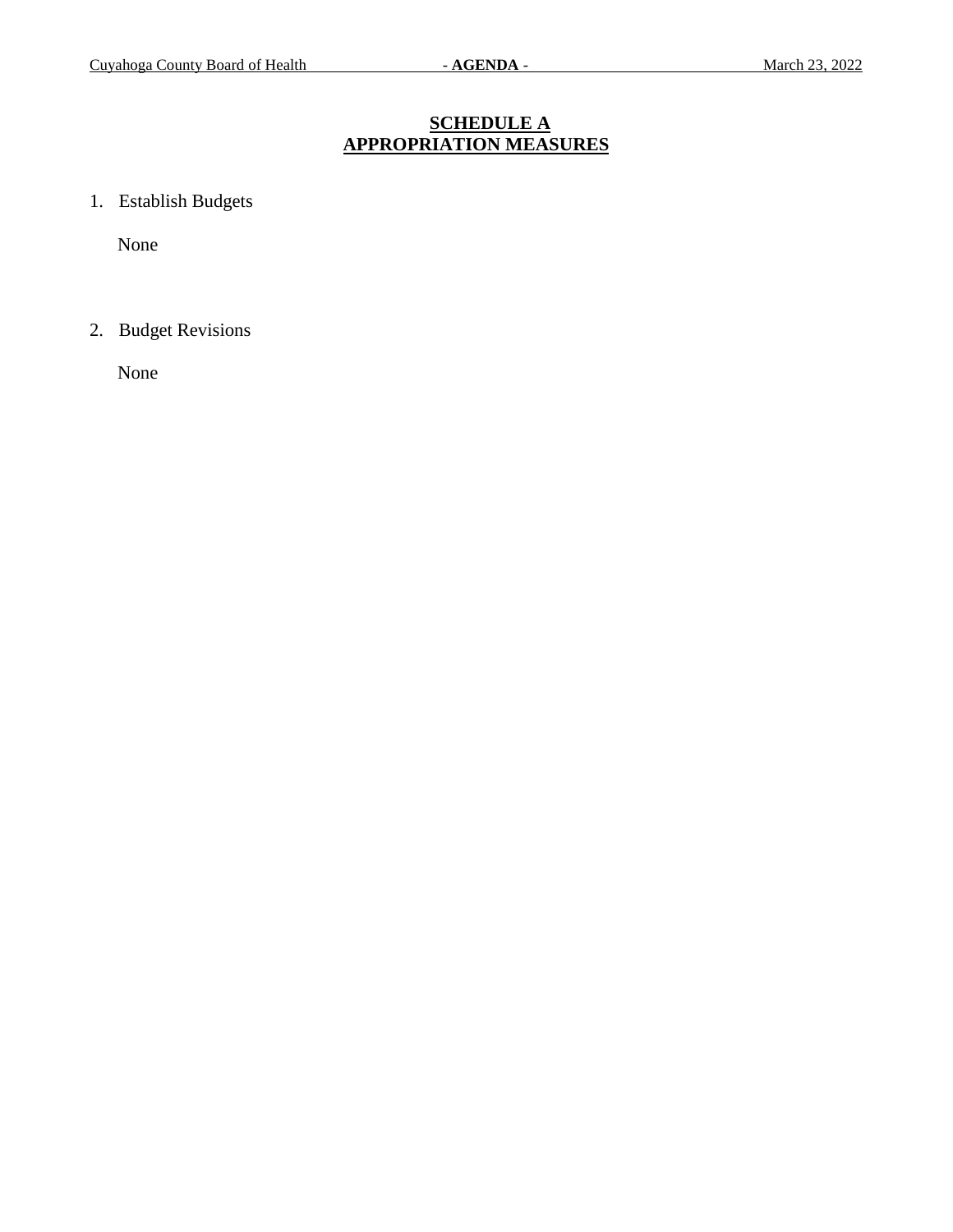# **SCHEDULE B CASH TRANSFERS**

1. Operating Transfers

None

2. Residual Equity Transfers

None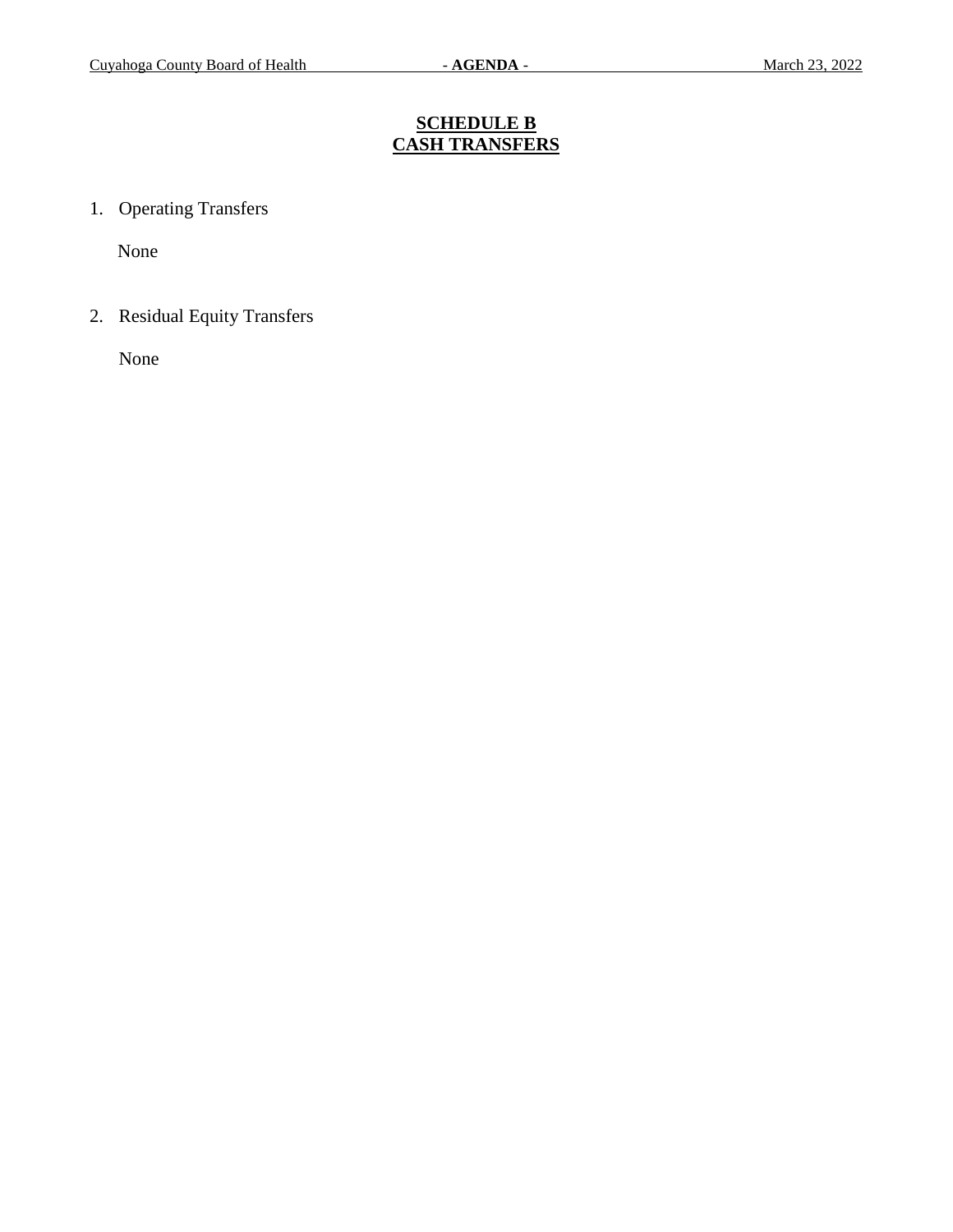## **SCHEDULE C ROUTINE PERSONNEL ACTIONS**

Unless otherwise specifically indicated, said appointments shall be effective as of the beginning of the next pay period following completion and satisfaction of any post offer requirements and signature as determined by the Director of Organizational Development.

Ratify Appointment(s):

A. Shan Marie Purdy, Administrative Services Supervisor, Grade D, \$52,000.00 effective March 28, 2022.

Appointment(s):

- A. TBD, Registered Environmental Health Specialist (REHS) Supervisor, Grade F \$61,959.00 annually.
- B. TBD, Administrative Assistant, Grade B, \$35,170.00 annually.
- C. TBD, Grant Supervisor, Grade F, \$61,959.00 annually.
- D. TBD, Grant Supervisor, Grade F, \$61,959.00 annually.

Promotion(s):

A. Adelaide Goodrich, Registered Environmental Health Specialist (REHS), Grade D, \$46,991.00 annually, effective March 28, 2022.

Resignation(s):

A. Najeebah Shine, Director of Organizational Development, effective March 18, 2022.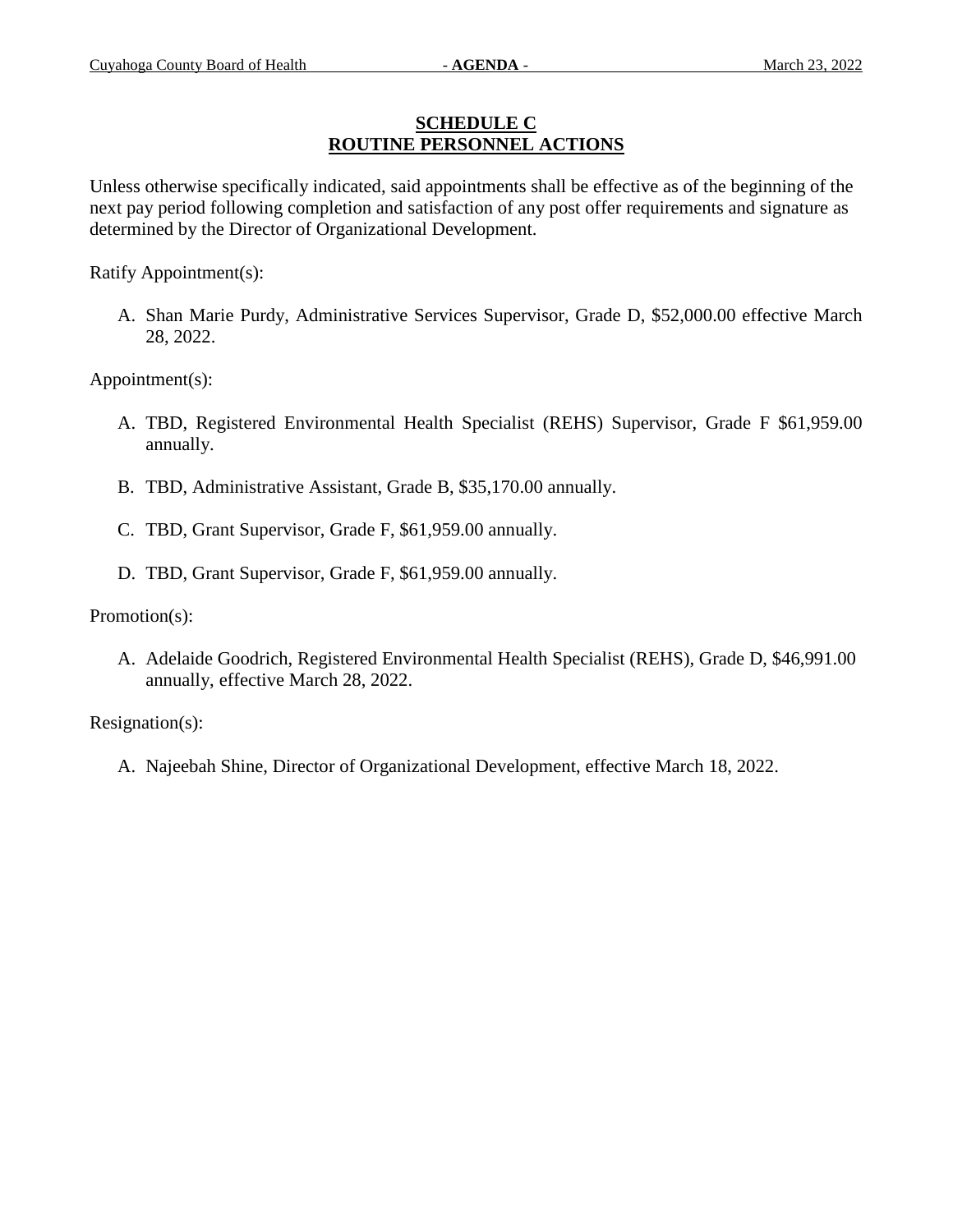# **SCHEDULE D EMPLOYEE TRAINING AND TRAVEL EXPENSES**

### Administration

None

#### Environmental Public Health

- a. 14 EPH Staff to OEHA  $65<sup>th</sup>$  Annual Educational Conference (AEC) April 14-15, 2022 Dublin, Ohio.
- b. April Vince to attend the National Network of Public Health Institutes (NNPHI) Annual Conference: Two Decades of Building Together: Celebrating our Impact May 16-20, 2022 – New Orleans, LA.
- c. EPH Staff to the Ohio Department of Agriculture pesticide licensing test 2022 various locations in Ohio.

#### Epidemiology, Surveillance and Informatics

a. Khandi King to attend the National Network of Public Health Institutes (NNPHI) Annual Conference: Two Decades of Building Together: Celebrating our Impact May 16-20, 2022 - New Orleans, LA.

Prevention and Wellness

None

\*Professional education under ONA contract.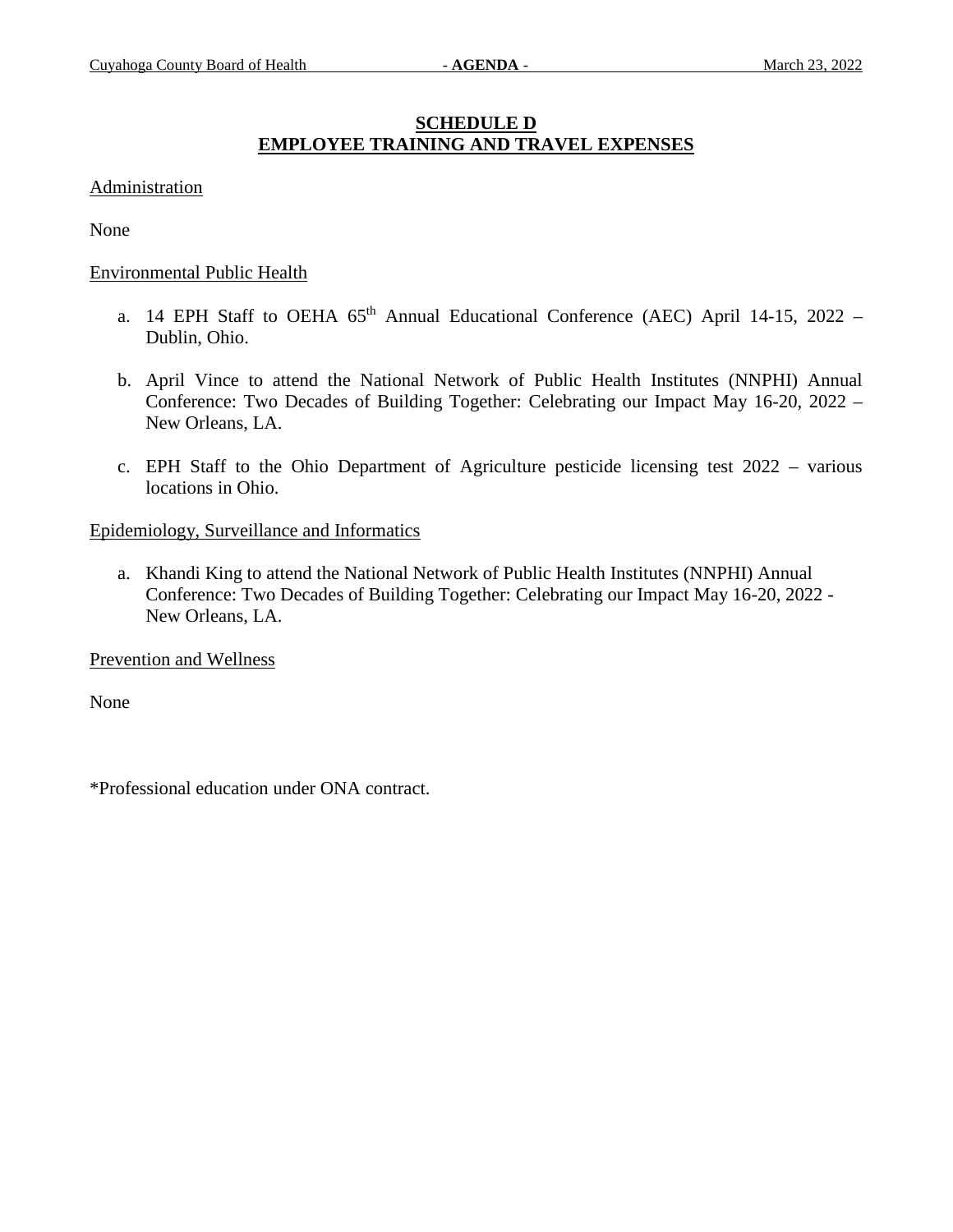## **SCHEDULE F CRC REPORT AND OTHER CONTRACTS**

## A. CRC Report

1. March 1, 2022 Meeting (ref. enclosed):

No Exchange of Funds

CRC 2022-31: Contract award authorizations for lead remediation rescissions due to home owner requirement not being met:

| CRC#    | Contractor       | Address                         | Award       |
|---------|------------------|---------------------------------|-------------|
| 2021-88 | Paragon CMS      | 1860 Nela Ave., East Cleveland  | \$24,098.00 |
| 2021-89 | American Builder | 4761 E 90 St., Garfield Heights | \$17,275.00 |

CRC 2022-32 Phase II Stormwater MOUs: City of Berea City of Parma Heights

CRC 2022-33: Partnership Agreement and Trademark License for Healthy People 2030 Champion

CRC 2022-34: Master Memorandum of Agreement - CDC Foundation to provide surge staffing support from the CDC for the Overdose Data to Action (OD2A) grant

Contract Authorizations

CRC 2022-35: American Builders & Applicators - \$16,350.00

Contract Approvals

CRC 2022-36: CWRU - \$11,880.00

Revenue Generating Agreements

CRC 2022-37: Phase II Stormwater Service Agreements-City of Bedford \$12,978.00 City of Fairview Park \$ 9,602.00

2. March 15, 2021 Meeting (ref. enclosed):

No Exchange of Funds

CRC 2022-38: Phase II Stormwater MOUs - City of East Cleveland City of Garfield Heights City of Lyndhurst